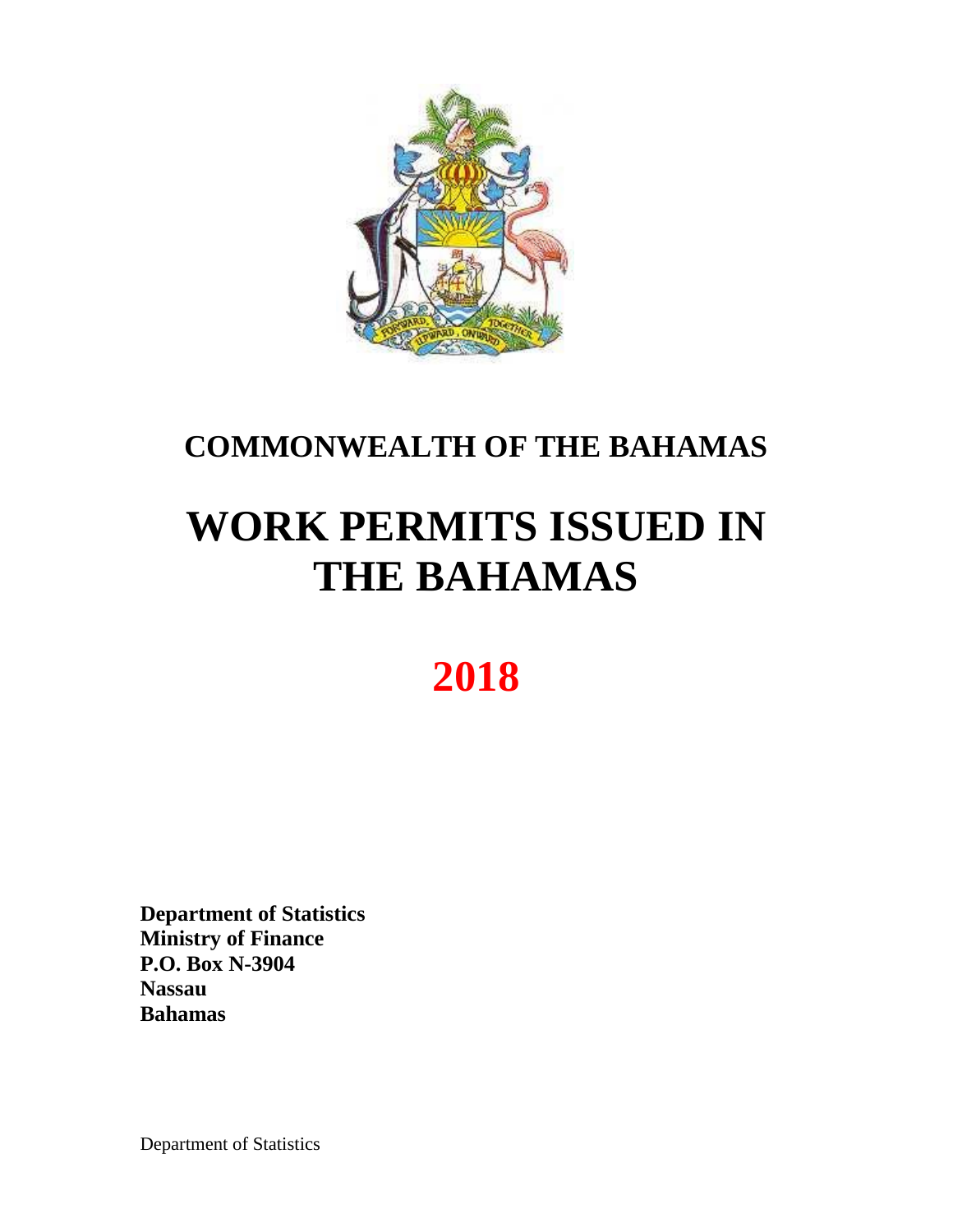## **FOREWORD**

This publication represents data on the work permits granted in The Bahamas by the Department of Immigration for the year 2018. It contains tables outlining work permits granted by industry, occupational group, the applicants' nationality and sex.

The data in this report are collected by the Department of Immigration and forwarded to the Department of Statistics where they are processed, analyzed and published.

This report was prepared by Mrs. Cindy Stuart, Statistician III, Leona Wilson Acting Director and Ms. Tricia Thurston, staff of the Labour Market Information Unit. We gratefully acknowledge the assistance of the web administrator responsible for mounting it on the Department's web-site.

 $flil$ 

**Leona Wilson Acting Director**

**Department of Statistics**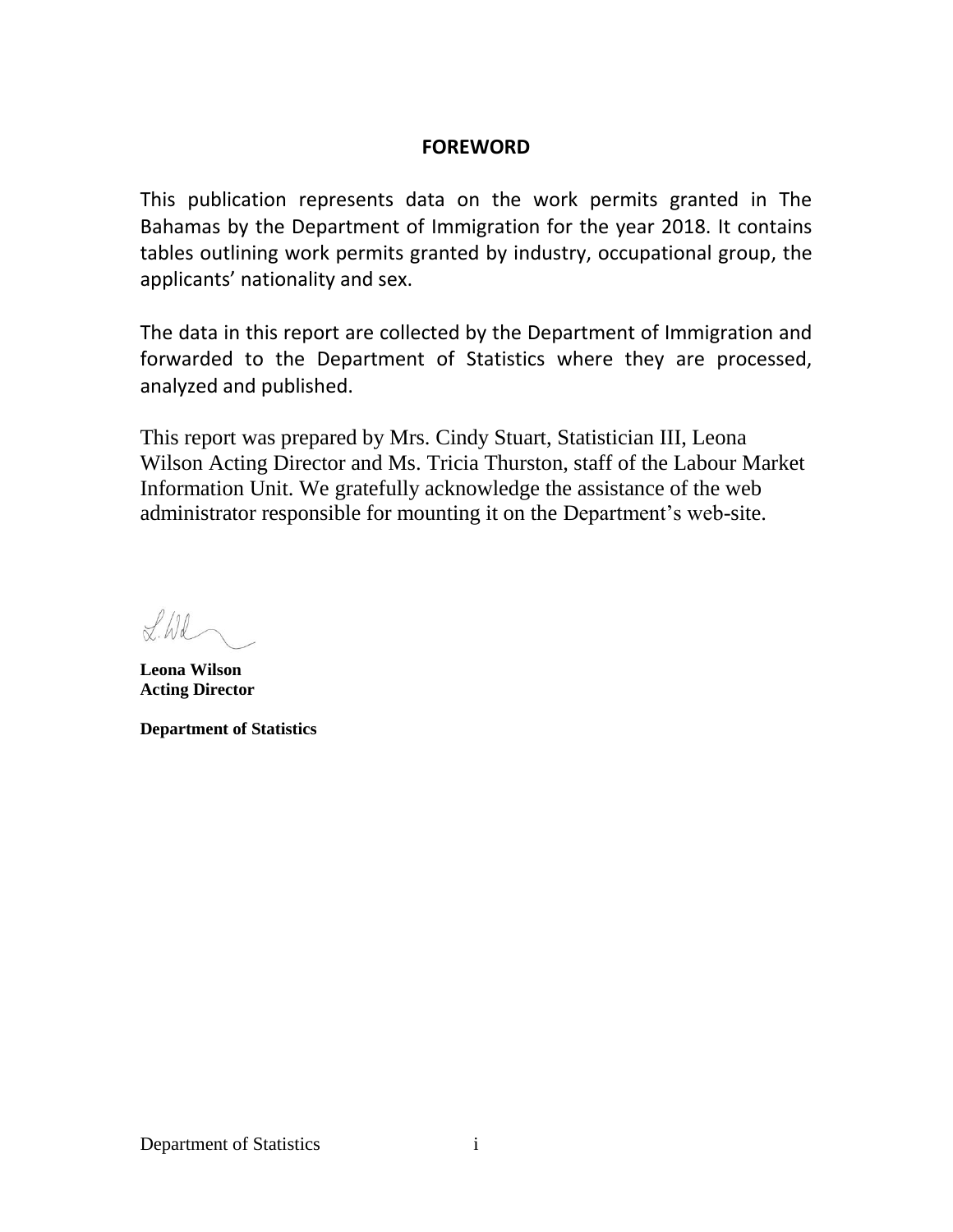## TABLE OF CONTENTS

|                          |                                                                  | PAGE NO.  |
|--------------------------|------------------------------------------------------------------|-----------|
| Foreword                 |                                                                  | i         |
| <b>Table of Contents</b> |                                                                  | ii        |
| Data Highlights          |                                                                  | iii       |
| Table 1                  | Work Permits Issued by Industrial Group                          |           |
|                          | And Sex, All Bahamas: 2018                                       | $1 - 2$   |
| Table 2                  | Work Permits Issued by Occupational Group                        |           |
|                          | And Sex, All Bahamas: 2018                                       | 3         |
| Table 3                  | Work Permits Issued by Occupational Group,                       |           |
|                          | Sex And Nationality, All Bahamas: 2018                           | $4 - 9$   |
| Table 4                  | Work Permits Issued by Nationality And Sex,<br>All Bahamas: 2018 | $10 - 11$ |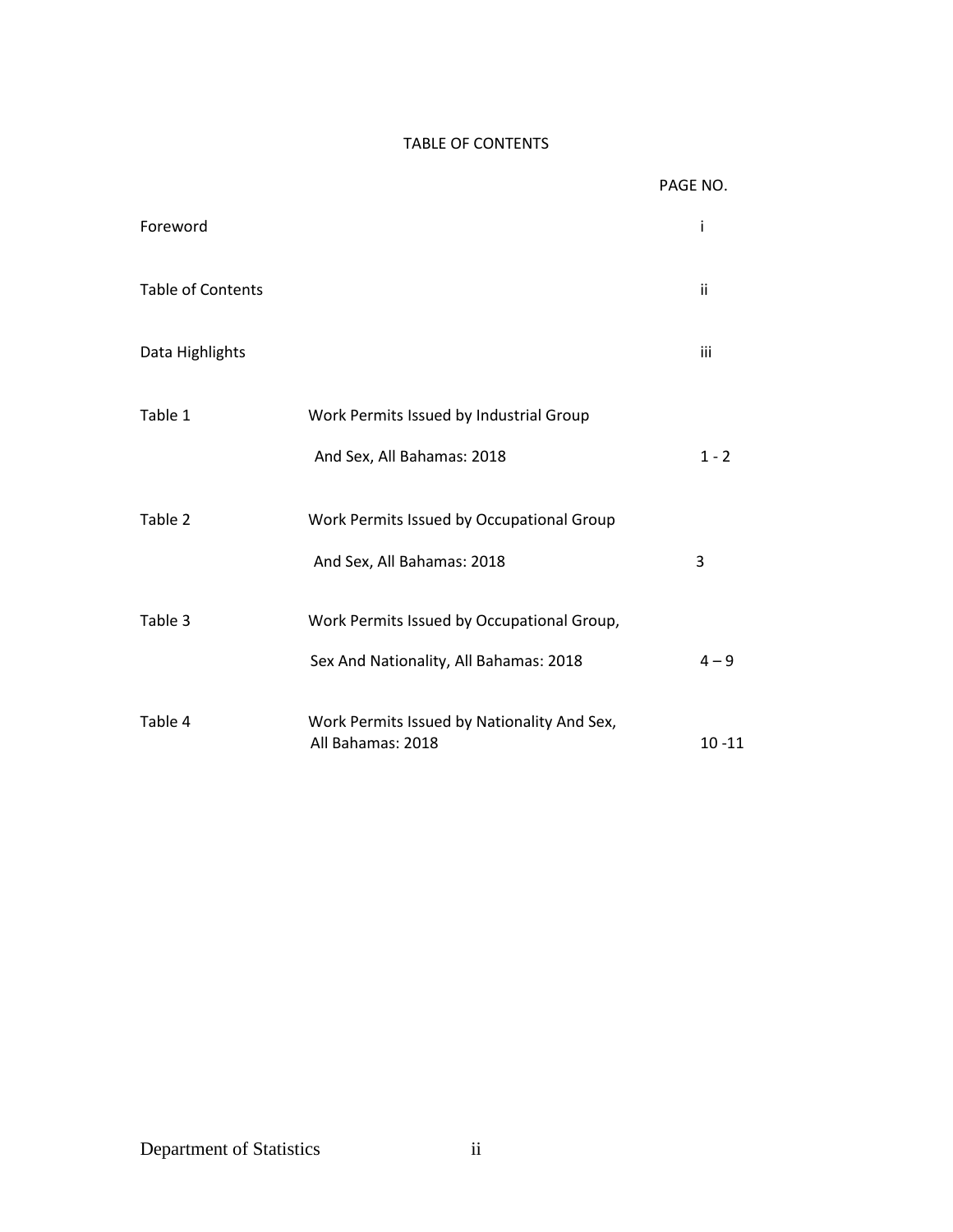## **DATA HIGHLIGHTS**

• In 2018 a total of 10,225 work permits were issued. Male's received 68% or 6,921 work permits whereas females received 3,304, or 32% of the work permits.

### **Occupational Level:**

- Fifty-four percent (54%) of the work permits were granted to workers in the Elementary Occupational group. Sixty-Seven percent (67%) of the work permits granted to persons in this group were Haitians.
- Professionals, Science and Engineering Professionals were granted 1,078 or eleven (11%) of the total permits issued. Twenty-four percent (24%) of this group were Americans.
- This was followed by Craft and Related Workers with 957 or nine percent (9%) of the total work permits. Thirty-one percent (31%) of this group were Philippines.
- The least amount of work permits granted (10 or 0.1%) was in the Skilled Agricultural, Forestry and Fishery Workers.

#### **Industry Level:**

- The industry receiving the majority of the work permits in 2018 was the Activities of Households as Employers; Undifferentiated Goods and Services-Producing Activities of Households for Own Use with 4,735 or 46% of the work permits granted. Fifty Three percent (53%) of this group were males.
- This was followed by the Accommodation and Food Service Activities Industry (Hotel) receiving 1,255 or 12% of the total permits issued. Seventy Four percent (74%) of this group were males.
- The Construction Industry was issued 997 or 10% of the total work permits for 2018. Ninety-Six percent (96%) of this group were males.

## **Nationalities**

- The majority of the work permits 3,816 or 37% were issued to Haitians.
- This was followed by Philippines with 1,206 or 12% of the permits issued.
- Jamaican nationals received 1,187 or 12% of the permits issued.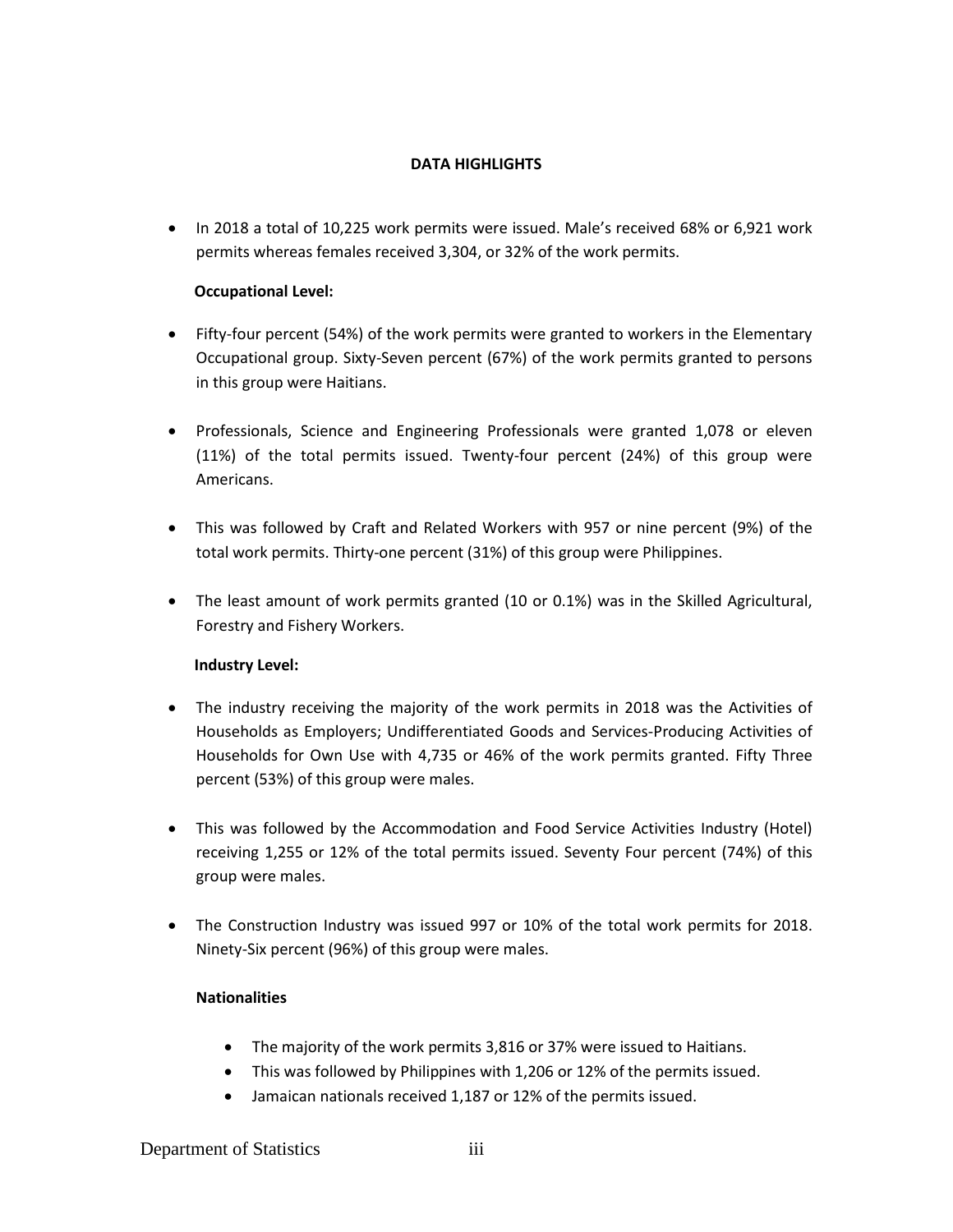#### **WORK PERMITS ISSUED BY INDUSTRIAL GROUP AND SEX, ALL BAHAMAS: 2018**

|                                                                                     | <b>TOTAL</b>   |        | <b>SEX</b>      |        |               |       |
|-------------------------------------------------------------------------------------|----------------|--------|-----------------|--------|---------------|-------|
| <b>INDUSTRIAL GROUP</b>                                                             |                |        | <b>FEMALE</b>   |        | <b>MALE</b>   |       |
|                                                                                     | <b>NUMBER</b>  | %      | <b>NUMBER</b>   | %      | <b>NUMBER</b> | %     |
| <b>TOTAL</b>                                                                        | 10,225         | 100.0% | 3,304           | 100.0% | 6,921         | 100%  |
| AGRICULTURE, FORESTRY AND FISHING                                                   | 210            | 2.1%   | 12              | 0.4%   | 198           | 2.9%  |
| MINING AND QUARRYING                                                                | $\overline{0}$ | 0.0%   | $\mathbf 0$     | 0.0%   | $\mathbf 0$   | 0.0%  |
| <b>MANUFACTURING</b>                                                                | 577            | 5.6%   | 39              | 1.2%   | 538           | 7.8%  |
| ELECTRICITY, GAS, STEAM, AND AIR CONDITIONING SUPPLY                                | 45             | 0.4%   | 1               | 0.0%   | 44            | 0.6%  |
| WATER SUPPLY, SEWERAGE, WASTE MANAGEMENT AND<br><b>REMEDIATION ACTIVITIES</b>       | 20             | 0.2%   | $\mathbf{0}$    | 0.0%   | 20            | 0.3%  |
| <b>CONSTRUCTION</b>                                                                 | 997            | 9.8%   | 37              | 1.1%   | 960           | 13.9% |
| IWHOLESALE AND RETAIL TRADE AND REPAIR OF MOTOR<br><b>VEHICLES AND MOTOR CYCLES</b> | 512            | 5.0%   | 98              | 3.0%   | 414           | 6.0%  |
| <b>TRANSPORTATION AND STORAGE</b>                                                   | 165            | 1.6%   | 7               | 0.2%   | 158           | 2.3%  |
| ACCOMMODATION AND FOOD SERVICE ACTIVITIES                                           | 1,255          | 12.3%  | 325             | 9.8%   | 930           | 13.4% |
| IINFORMATION AND COMMUNICATION                                                      | 115            | 1.1%   | 11              | 0.3%   | 104           | 1.5%  |
| FINANCIAL AND INSURANCE ACTIVITIES                                                  | 282            | 2.8%   | 49              | 1.5%   | 233           | 3.4%  |
| <b>IREAL ESTATE ACTIVITIES</b>                                                      | 89             | 0.9%   | 10 <sup>1</sup> | 0.3%   | 79            | 1.1%  |

**TABLE 1**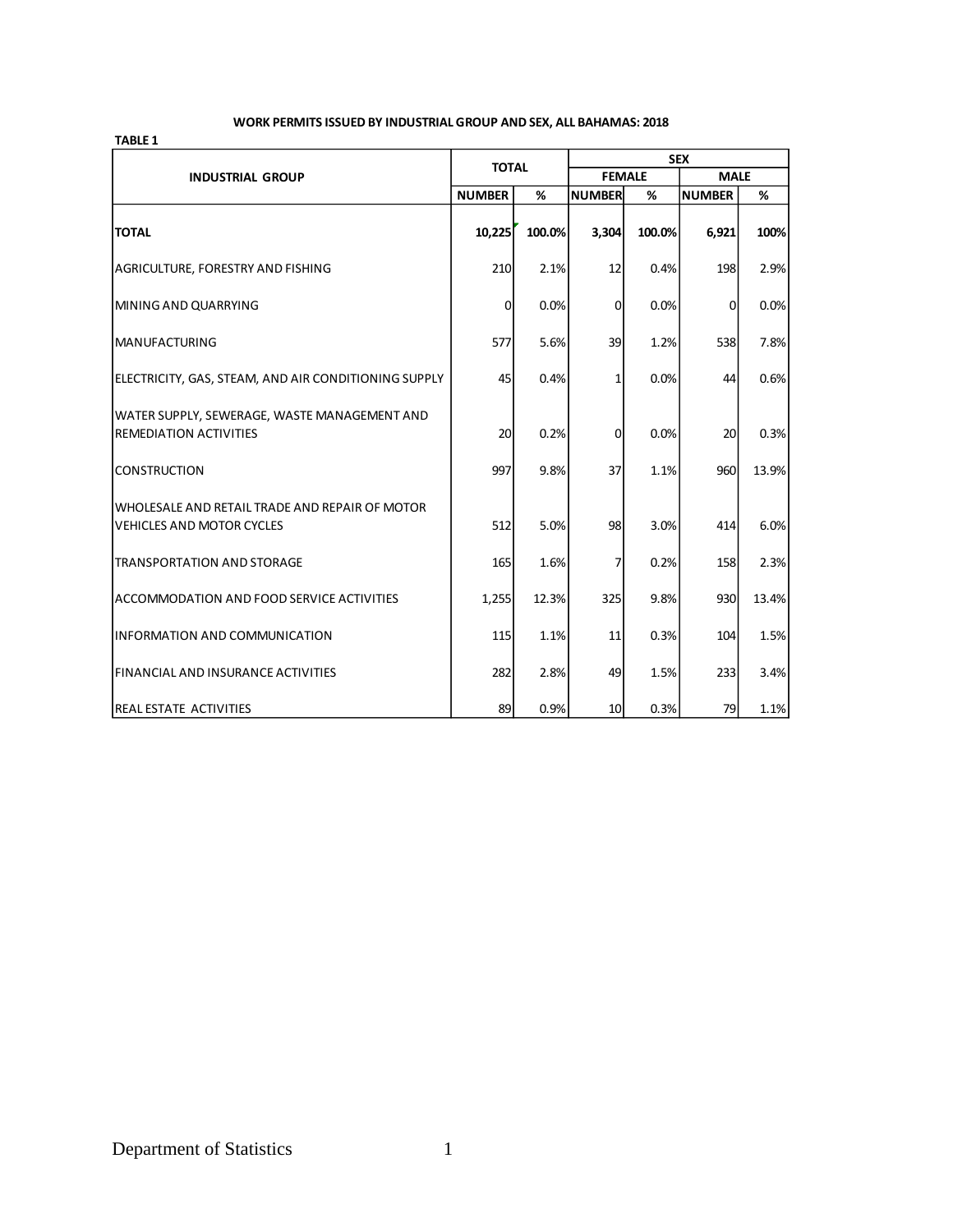#### **WORK PERMITS ISSUED BY INDUSTRIAL GROUP AND SEX, ALL BAHAMAS: 2018**

#### **TABLE 1 CONT'D**

|                                                                                                                                         | <b>TOTAL</b>  |       | <b>SEX</b>    |       |               |       |
|-----------------------------------------------------------------------------------------------------------------------------------------|---------------|-------|---------------|-------|---------------|-------|
| <b>INDUSTRIAL GROUP</b>                                                                                                                 |               |       | <b>FEMALE</b> |       | <b>MALE</b>   |       |
|                                                                                                                                         | <b>NUMBER</b> | %     | <b>NUMBER</b> | %     | <b>NUMBER</b> | %     |
| PROFESSIONAL, SCIENTIFIC AND TECHNICAL ACTIVITIES                                                                                       | 182           | 1.8%  | 63            | 1.9%  | 119           | 1.7%  |
| ADMINISTRATIVE AND SUPPORT SERVICE ACTIVITIES                                                                                           | 255           | 2.5%  | 24            | 0.7%  | 231           | 3.3%  |
| PUBLIC ADMINSTRATION AND DEFENCE; COMPULSORY<br><b>SOCIAL SECURITY</b>                                                                  | 15            | 0.1%  | 3             | 0.1%  | 12            | 0.2%  |
| <b>EDUCATION</b>                                                                                                                        | 410           | 4.0%  | 243           | 7.4%  | 167           | 2.4%  |
| IHUMAN HEALTH AND SOCIAL WORK ACTIVITIES                                                                                                | 108           | 1.1%  | 58            | 1.8%  | 50            | 0.7%  |
| <b>ARTS, ENTERTAINMENT AND RECREATION</b>                                                                                               | 83            | 0.8%  | 29            | 0.9%  | 54            | 0.8%  |
| IOTHER SERVICE ACTIVITIES                                                                                                               | 168           | 1.6%  | 61            | 1.8%  | 107           | 1.5%  |
| <b>ACTIVITIES OF HOUSEHOLDS AS EMPLOYERS;</b><br>UNDEFFERENTIATED GOODS-AND SERVICES-<br>PRODUCING ACTIVITIES OF HOUSEHOLDS FOR OWN USE | 4,735         | 46.3% | 2,232         | 67.6% | 2,503         | 36.2% |
| ACTIVITIES OF EXTRATERRITORIAL ORGANIZATIONS AND<br><b>BODIES</b>                                                                       |               | 0.0%  | 1             | 0.0%  | $\Omega$      | 0.0%  |
| l*others                                                                                                                                |               | 0.0%  | 1             | 0.0%  | $\mathbf 0$   | 0.0%  |

**Source: Department of Immigration, 2018**

 **\*OTHERS -** are Industries that could not be classified in any of the standardized Industrial groups.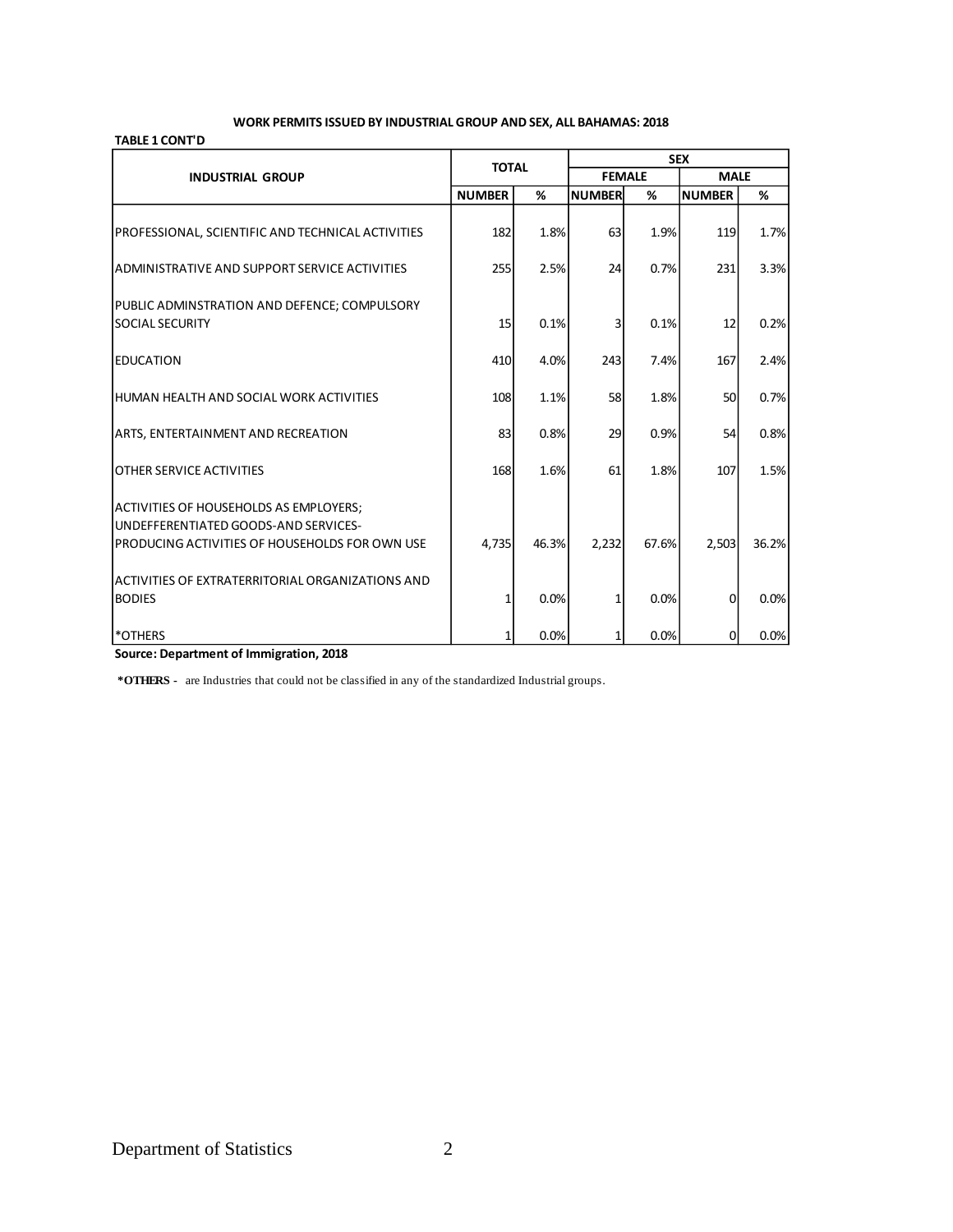#### **TABLE 2**

#### **WORK PERMITS ISSUED BY OCCUPATIONAL GROUP AND SEX, ALL BAHAMAS: 2018**

|                                                           | <b>TOTAL</b>  |       | <b>SEX</b>    |       |               |       |  |
|-----------------------------------------------------------|---------------|-------|---------------|-------|---------------|-------|--|
| <b>OCCUPATIONAL GROUP</b>                                 |               |       | <b>FEMALE</b> |       | <b>MALE</b>   |       |  |
|                                                           | <b>NUMBER</b> | %     | <b>NUMBER</b> | %     | <b>NUMBER</b> | %     |  |
| <b>TOTAL</b>                                              | 10,225        | 100%  | 3,304         | 100%  | 6,921         | 100%  |  |
| MANAGERS, CHIEF EXECUTIVES AND SENIOR OFFICIALS           | 842           | 8.2%  | 177           | 5.4%  | 665           | 9.6%  |  |
| PROFESSIONALS, SCIENCE AND ENGINEERING PROFESSIONALS      | 1,078         | 10.5% | 452           | 13.7% | 626           | 9.0%  |  |
| ITECHNICIANS AND ASSOCIATE PROFESSIONALS                  | 863           | 8.4%  | 180           | 5.4%  | 683           | 9.9%  |  |
| <b>ICLERICAL SUPPORT WORKERS</b>                          | 65            | 0.6%  | 25            | 0.8%  | 40            | 0.6%  |  |
| <b>ISERVICE AND SALES WORKERS</b>                         | 833           | 8.1%  | 377           | 11.4% | 456           | 6.6%  |  |
| <b>SKILLED AGRICULTURAL, FORESTRY AND FISHERY WORKERS</b> | 10            | 0.1%  | 2             | 0.1%  | 8             | 0.1%  |  |
| <b>CRAFT AND RELATED TRADE WORKERS</b>                    | 957           | 9.4%  | 25            | 0.8%  | 932           | 13.5% |  |
| PLANT AND MACHINE OPERATORS AND ASSEMBLERS                | 45            | 0.4%  | 2             | 0.1%  | 43            | 0.6%  |  |
| <b>IELEMENTARY OCCUPATIONS</b>                            | 5,515         | 53.9% | 2,058         | 62.3% | 3,457         | 49.9% |  |
| <b>*OTHERS</b>                                            | 17            | 0.2%  | 6             | 0.2%  | 11            | 0.2%  |  |
|                                                           |               |       |               |       |               |       |  |

**Source: Department of Immigration, 2018**

 **\*OTHERS -** are occupations that could not be classified in any of the standardized occupational groups.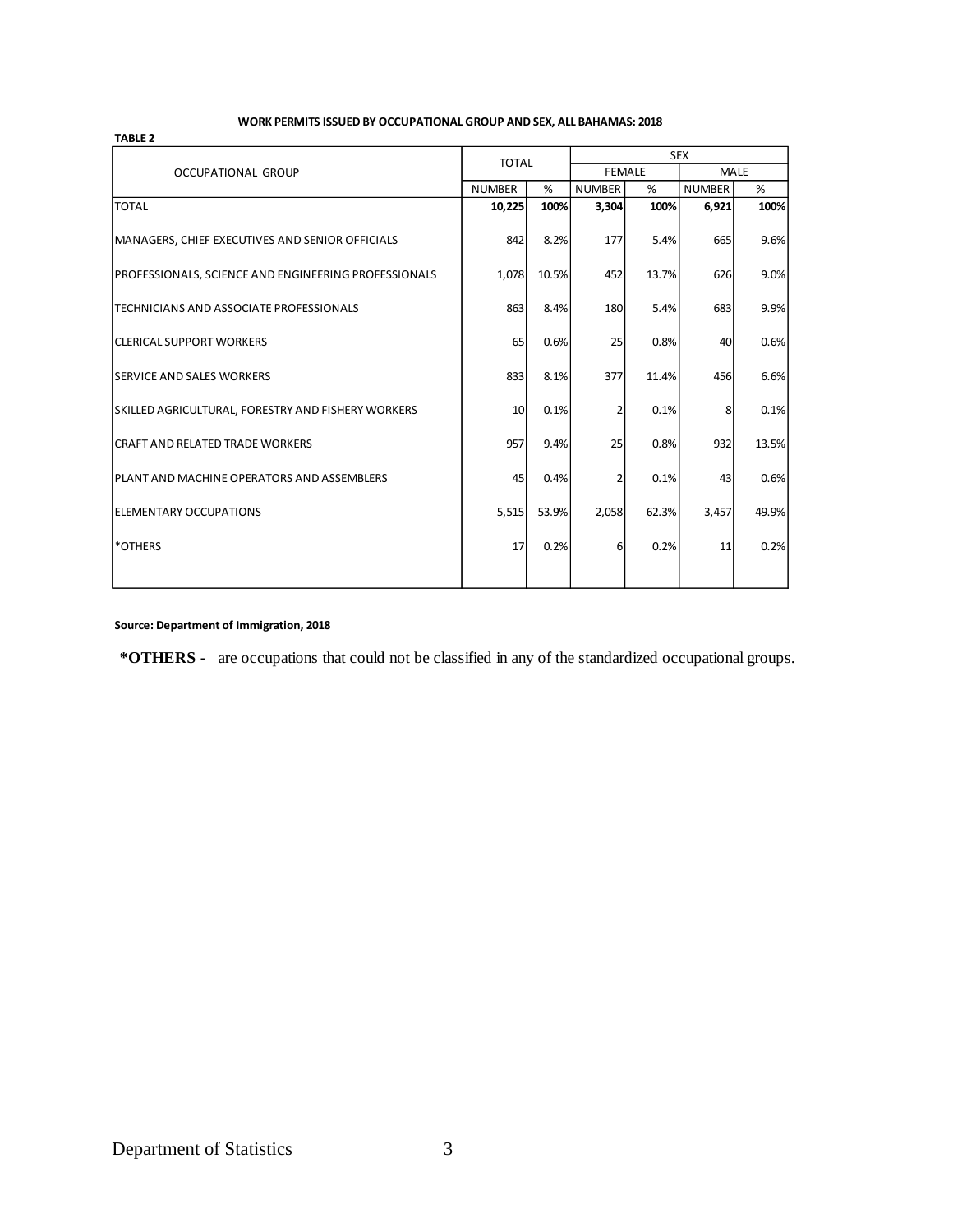**TABLE 3**

|                                       |                | <b>SEX</b>              |                |  |
|---------------------------------------|----------------|-------------------------|----------------|--|
| <b>OCCUPATIONAL GROUP/NATIONALITY</b> | <b>TOTAL</b>   | <b>FEMALE</b>           | <b>MALE</b>    |  |
|                                       |                | <b>NUMBER</b>           | <b>NUMBER</b>  |  |
| <b>TOTAL</b>                          | 10,225         | 3,304                   | 6,921          |  |
| <b>MANAGERS, CHIEF EXECUTIVES,</b>    |                |                         |                |  |
| <b>AND SENIOR OFFICIALS</b>           | 842            | 177                     | 665            |  |
| American                              | 296            | 51                      | 245            |  |
| Argentinean                           | 6              | 1                       | 5              |  |
| Australian                            | 12             | $\mathbf{1}$            | 11             |  |
| <b>Brazilian</b>                      | 15             | 0                       | 15             |  |
| <b>British</b>                        | 100            | 22                      | 78             |  |
| Canadian                              | 66             | 24                      | 42             |  |
| Chinese                               | 11             | $\mathbf{1}$            | 10             |  |
| Columbian                             | 11             | $\mathbf 0$             | 11             |  |
| Cuban                                 | 7              | $\mathbf{1}$            | 6              |  |
| Dominican(DOM)                        | $\overline{2}$ | $\mathbf 0$             | $\overline{c}$ |  |
| French                                | 18             | $\mathbf 0$             | 18             |  |
| German                                | 9              | $\mathbf{1}$            | 8              |  |
| Indian                                | 29             | 8                       | 21             |  |
| Irish                                 | 9              | $\overline{\mathbf{c}}$ | $\overline{7}$ |  |
| Italian                               | 27             | 8                       | 19             |  |
| Jamaican                              | 20             | 5                       | 15             |  |
| Mexican                               | 13             | 3                       | $10\,$         |  |
| Philippine                            | 19             | 6                       | 13             |  |
| South African                         | 17             | 5                       | 12             |  |
| Spanish                               | 14             | $\overline{1}$          | 13             |  |
| Swiss                                 | 26             | 8                       | 18             |  |
| <b>Other Nationalities</b>            | 115            | 29                      | 86             |  |
|                                       |                |                         |                |  |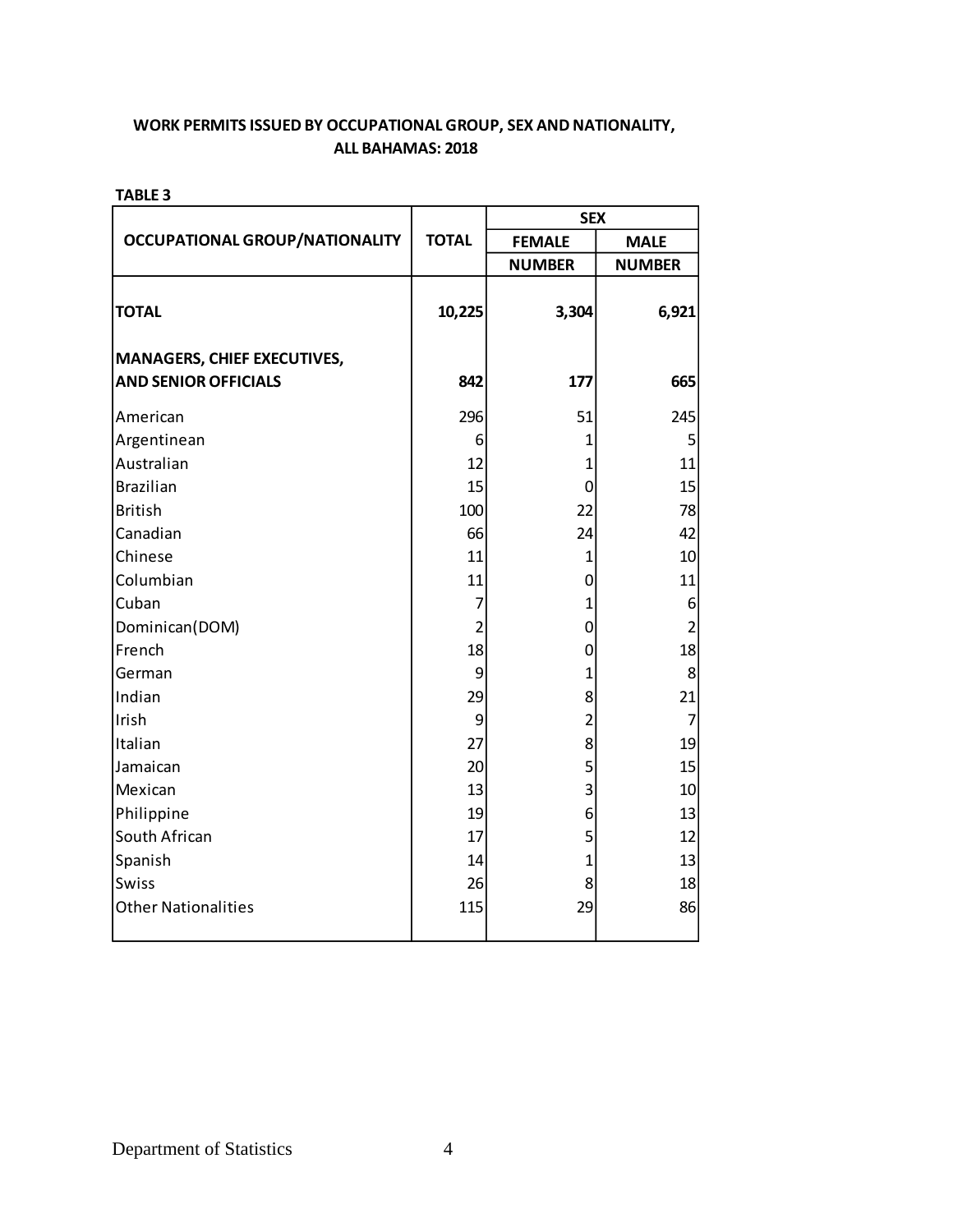|                                                                |              | <b>SEX</b>     |                |
|----------------------------------------------------------------|--------------|----------------|----------------|
| <b>OCCUPATIONAL GROUP/NATIONALITY</b>                          | <b>TOTAL</b> | <b>FEMALE</b>  | <b>MALE</b>    |
|                                                                |              | <b>NUMBER</b>  | <b>NUMBER</b>  |
| PROFESSIONALS, SCIENCE AND<br><b>ENGINEERING PROFESSIONALS</b> | 1,078        | 452            | 626            |
| American                                                       | 254          | 89             | 165            |
| Argentinean                                                    | 6            | 4              | 2              |
| Barbadian                                                      | 6            | 3              | 3              |
| <b>Brazilian</b>                                               | 7            | 4              | $\overline{3}$ |
| <b>British</b>                                                 | 87           | 55             | 32             |
| Canadian                                                       | 67           | 43             | 24             |
| Chinese                                                        | 13           | $\overline{7}$ | 6              |
| Cuban                                                          | 36           | 29             | 7              |
| Dominican(DOM)                                                 | 12           | 9              | 3              |
| French                                                         | 19           | 14             | 5              |
| Guyanese                                                       | 63           | 31             | 32             |
| Haitian                                                        | 29           | 11             | 18             |
| Indian                                                         | 43           | 18             | 25             |
| Italian                                                        | 8            | $\overline{1}$ | $\overline{7}$ |
| Jamaican                                                       | 125          | 29             | 96             |
| Mexican                                                        | 18           | 4              | 14             |
| Philippine                                                     | 88           | 23             | 65             |
| Spanish                                                        | 6            | $\mathbf{1}$   | 5              |
| Sri Lankan                                                     | 4            | 0              | 4              |
| Swiss                                                          | 15           | 5              | 10             |
| <b>Other Nationalities</b>                                     | 172          | 72             | 100            |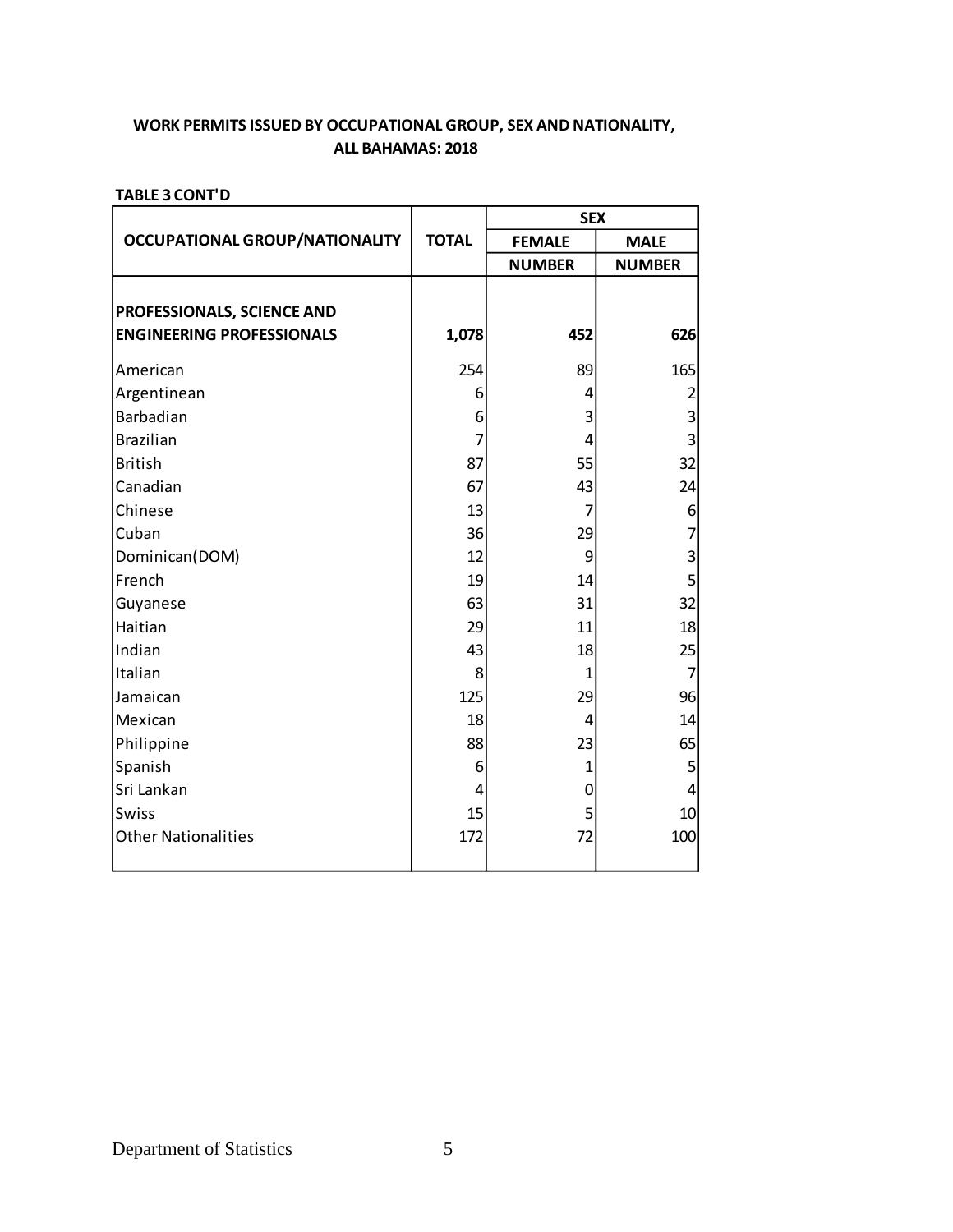|                                       |                | <b>SEX</b>     |                |
|---------------------------------------|----------------|----------------|----------------|
| <b>OCCUPATIONAL GROUP/NATIONALITY</b> | <b>TOTAL</b>   | <b>FEMALE</b>  | <b>MALE</b>    |
|                                       |                | <b>NUMBER</b>  | <b>NUMBER</b>  |
| <b>TECHNICIANS AND ASSOCIATE</b>      |                |                |                |
| <b>PROFESSIONALS</b>                  | 863            | 180            | 683            |
| American                              | 238            | 7              | 231            |
| <b>British</b>                        | 53             | 25             | 28             |
| Canadian                              | 64             | 24             | 40             |
| Chinese                               | 30             | 17             | 13             |
| Columbian                             | 24             | 7              | 17             |
| Dominican(DOM)                        | 14             | 12             | $\overline{2}$ |
| French                                | 34             | 14             | 20             |
| Guyanese                              | 6              | $\overline{2}$ | $\overline{4}$ |
| Indian                                | 38             | 11             | 27             |
| Israeli                               | 10             | 4              | 6              |
| Italian                               | 33             | 7              | 26             |
| Jamaican                              | 47             | 3              | 44             |
| Mexican                               | 39             | $\mathbf 0$    | 39             |
| Philippine                            | 62             | 10             | 52             |
| <b>Other Nationalities</b>            | 171            | 37             | 134            |
| <b>CLERICAL SUPPORT WORKERS</b>       | 65             | 25             | 40             |
| American                              | 11             | 4              | 7              |
| <b>British</b>                        | $\overline{2}$ | 0              | $\overline{c}$ |
| Canadian                              | $\mathbf{1}$   | $\mathbf 0$    | $\overline{1}$ |
| Chinese                               | 26             | 11             | 15             |
| Jamaican                              | 4              | 1              | 3              |
| <b>Other Nationalities</b>            | 21             | 9              | 12             |
|                                       |                |                |                |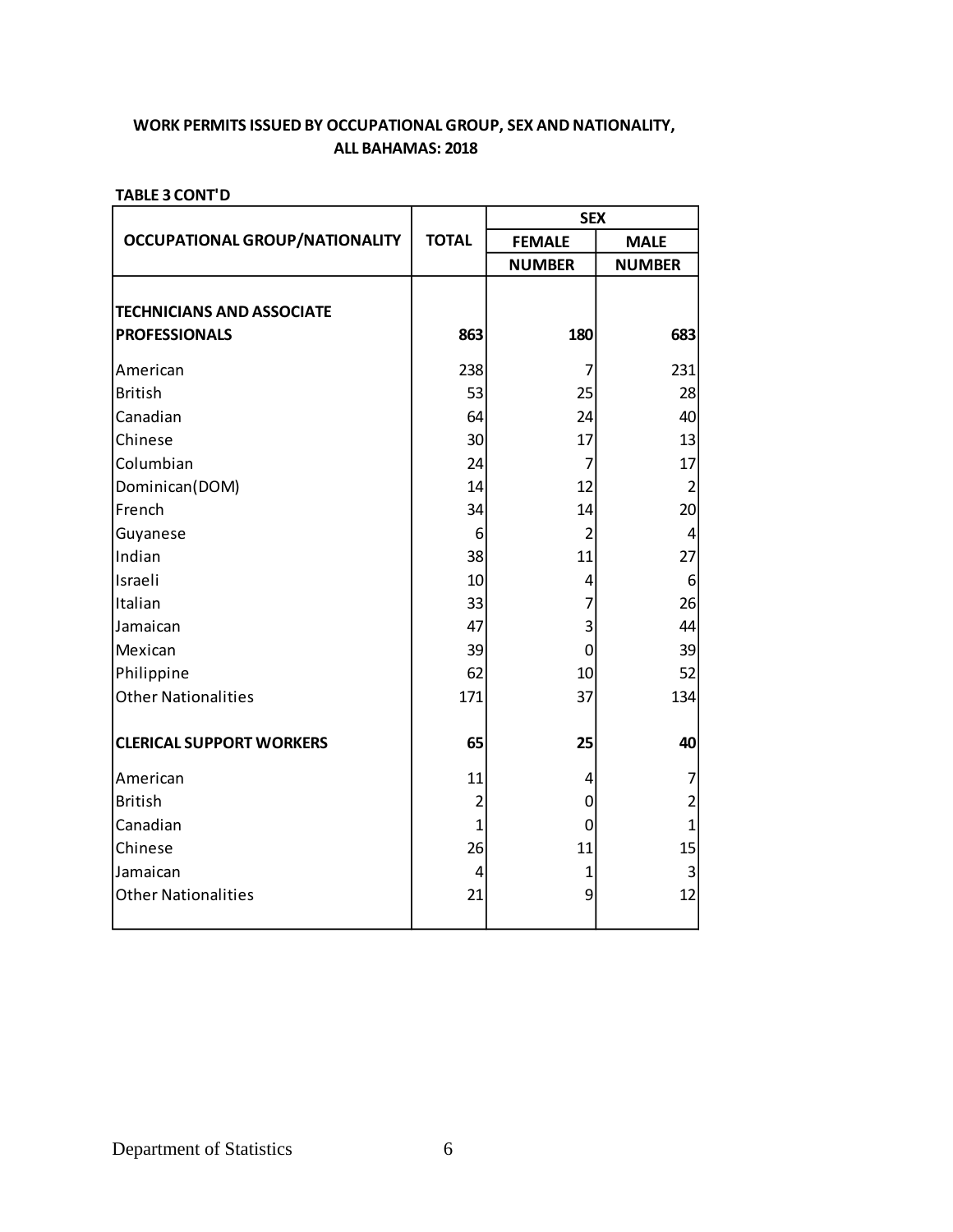|                                       |                | <b>SEX</b>     |                |  |
|---------------------------------------|----------------|----------------|----------------|--|
| <b>OCCUPATIONAL GROUP/NATIONALITY</b> | <b>TOTAL</b>   | <b>FEMALE</b>  | <b>MALE</b>    |  |
|                                       |                | <b>NUMBER</b>  | <b>NUMBER</b>  |  |
| <b>SERVICE AND SALES WORKERS</b>      | 833            | 377            | 456            |  |
| American                              | 55             | 3              | 52             |  |
| <b>British</b>                        | 12             | 1              | 11             |  |
| Canadian                              | 16             | 1              | 15             |  |
| Chinese                               | 159            | 35             | 124            |  |
| Cuban                                 | 4              | 0              | 4              |  |
| Dominican(DOM)                        | 10             | 2              | 8              |  |
| Guatemalan                            | 12             | 0              | 12             |  |
| Haitian                               | 56             | 7              | 49             |  |
| Indian                                | 10             | $\Omega$       | 10             |  |
| Jamaican                              | 213            | 146            | 67             |  |
| Mexican                               | 23             | 15             | 8              |  |
| Peruvian                              | 9              | 7              | $\overline{2}$ |  |
| Philippine                            | 139            | 129            | 10             |  |
| <b>Other Nationalities</b>            | 115            | 31             | 84             |  |
| SKILLED AGRICULTURAL, FORESTRY        |                |                |                |  |
| <b>AND FISHERY WORKERS</b>            | 10             | 2              | 8              |  |
| American                              | 8              | 2              | 6              |  |
| <b>Other Nationalities</b>            | $\overline{2}$ | $\overline{0}$ | $\overline{2}$ |  |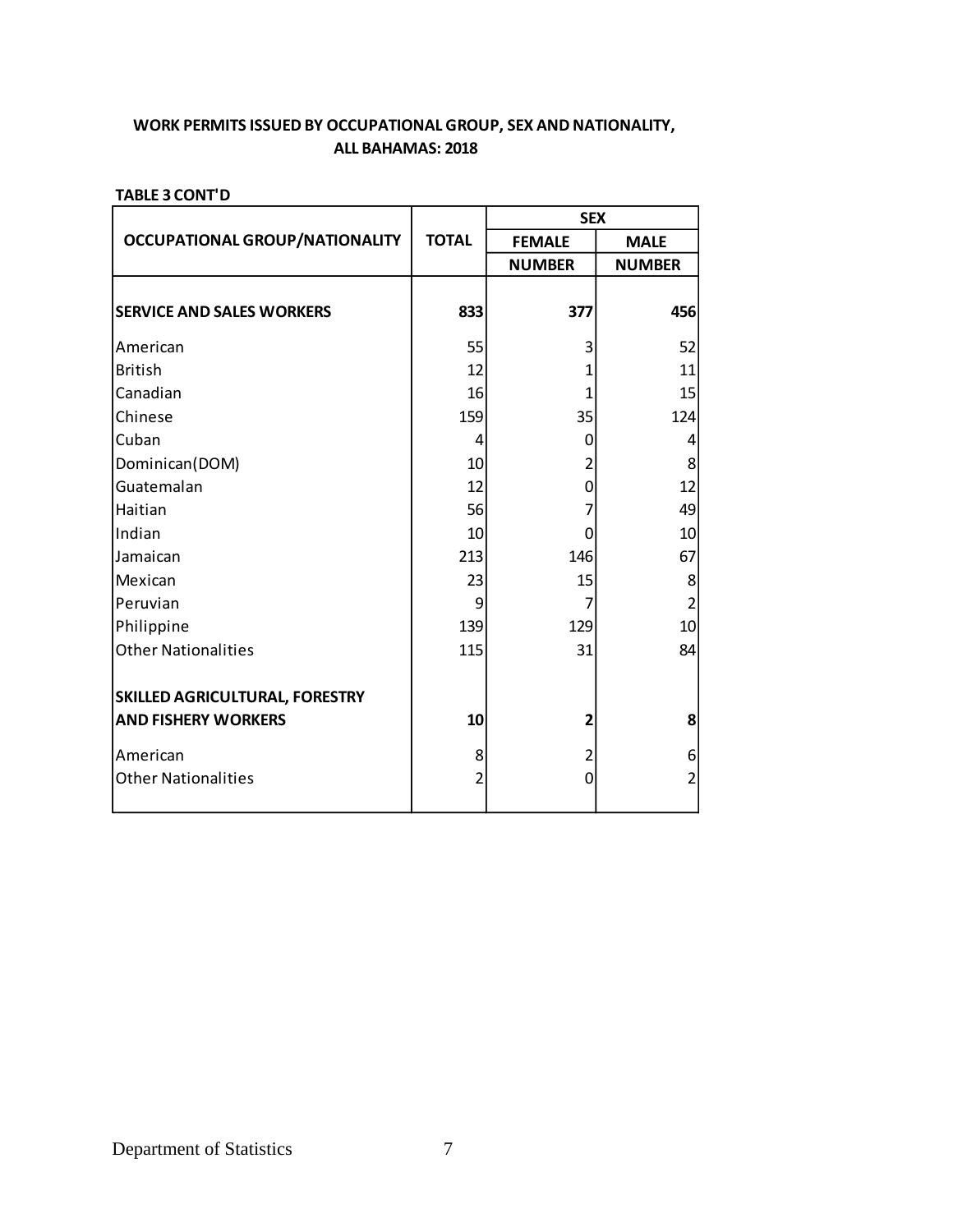|                                       |              | <b>SEX</b>     |                         |  |
|---------------------------------------|--------------|----------------|-------------------------|--|
| <b>OCCUPATIONAL GROUP/NATIONALITY</b> | <b>TOTAL</b> | <b>FEMALE</b>  | <b>MALE</b>             |  |
|                                       |              | <b>NUMBER</b>  | <b>NUMBER</b>           |  |
| <b>CRAFT AND RELATED WORKERS</b>      | 957          | 25             | 932                     |  |
| American                              | 52           | 1              | 51                      |  |
| <b>British</b>                        | 6            | 0              | 6                       |  |
| Canadian                              | 16           | 2              | 14                      |  |
| Chinese                               | 17           | 1              | 16                      |  |
| Columbian                             | 53           | 0              | 53                      |  |
| Dominican(DOM)                        | 50           | $\Omega$       | 50                      |  |
| Ecuadorian                            | 6            | 0              | 6                       |  |
| Greek                                 | 3            | 1              | $\overline{\mathbf{c}}$ |  |
| Guatemalan                            | 6            | 0              | 6                       |  |
| Guyanese                              | 11           | 1              | 10                      |  |
| Haitian                               | 7            | 0              | $\overline{7}$          |  |
| Honduran                              | 25           | 0              | 25                      |  |
| Indian                                | 50           | 0              | 50                      |  |
| Jamaican                              | 44           | $\Omega$       | 44                      |  |
| Mexican                               | 83           | $\mathbf 0$    | 83                      |  |
| Peruvian                              | 91           | 0              | 91                      |  |
| Philippine                            | 301          | 13             | 288                     |  |
| Romanian                              | 32           | 1              | 31                      |  |
| Venezuelan                            | 19           | 4              | 15                      |  |
| <b>Other Nationalities</b>            | 85           | $\overline{1}$ | 84                      |  |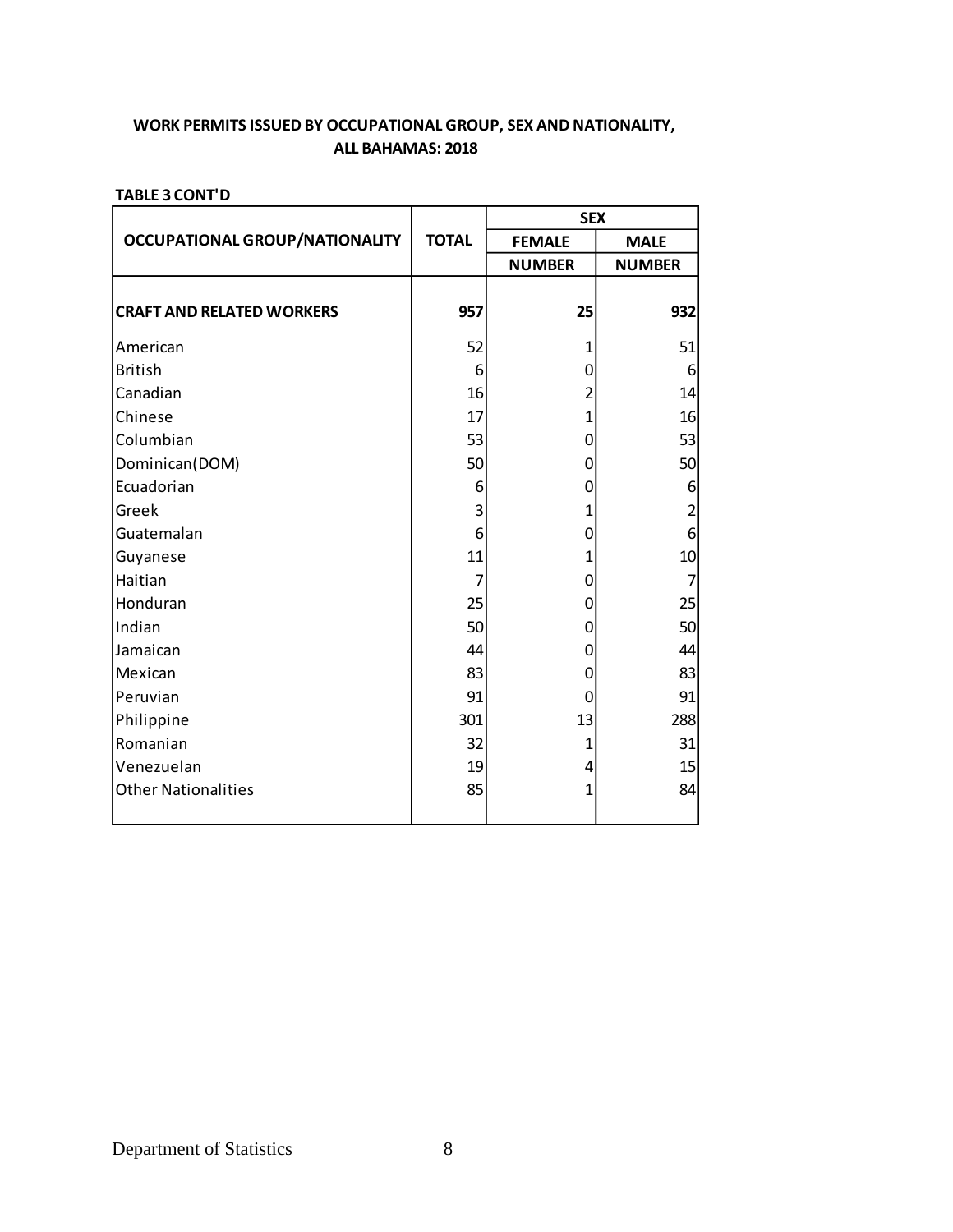## **ALL BAHAMAS: 2018 WORK PERMITS ISSUED BY OCCUPATIONAL GROUP, SEX AND NATIONALITY,**

### **TABLE 3 CONT'D**

|                                       |              | <b>SEX</b>              |               |
|---------------------------------------|--------------|-------------------------|---------------|
| <b>OCCUPATIONAL GROUP/NATIONALITY</b> | <b>TOTAL</b> | <b>FEMALE</b>           | <b>MALE</b>   |
|                                       |              | <b>NUMBER</b>           | <b>NUMBER</b> |
|                                       |              |                         |               |
| PLANT AND MACHINE OPERATORS           |              |                         |               |
| <b>AND ASSEMBLERS</b>                 | 45           | $\overline{\mathbf{c}}$ | 43            |
| American                              | 7            | $\mathbf 0$             | 7             |
| Barbadian                             | 4            | 0                       | 4             |
|                                       | 4            | 0                       | 4             |
| Guyanese<br> Jamaican                 | 5            | $\mathbf{1}$            | 4             |
| <b>Other Nationalities</b>            | 25           | 1                       | 24            |
|                                       |              |                         |               |
| <b>ELEMENTARY OCCUPATIONS</b>         | 5,515        | 2,058                   | 3,457         |
| lAmerican                             | 10           | 10                      | 0             |
| <b>British</b>                        | 7            | 7                       | 0             |
| Chinese                               | 142          | 141                     | 1             |
| Columbian                             | 17           | 17                      | 0             |
| Cuban                                 | 23           | 23                      | 0             |
| Dominican(DOM)                        | 42           | 41                      | $\mathbf{1}$  |
| Guyanese                              | 12           | 12                      | 0             |
| Haitian                               | 3,707        | 1,670                   | 2,037         |
| Jamaican                              | 730          | 0                       | 730           |
| Peruvian                              | 139          | 0                       | 139           |
| Philippine                            | 595          | 103                     | 492           |
| <b>Other Nationalities</b>            | 91           | 34                      | 57            |
| *OTHERS                               | 17           | 6                       | 11            |
|                                       |              |                         |               |

## **Source: Department of Immigration, 2018**

 **\*OTHERS** - are occupations that could not be classified in any of the standardized occupational groups.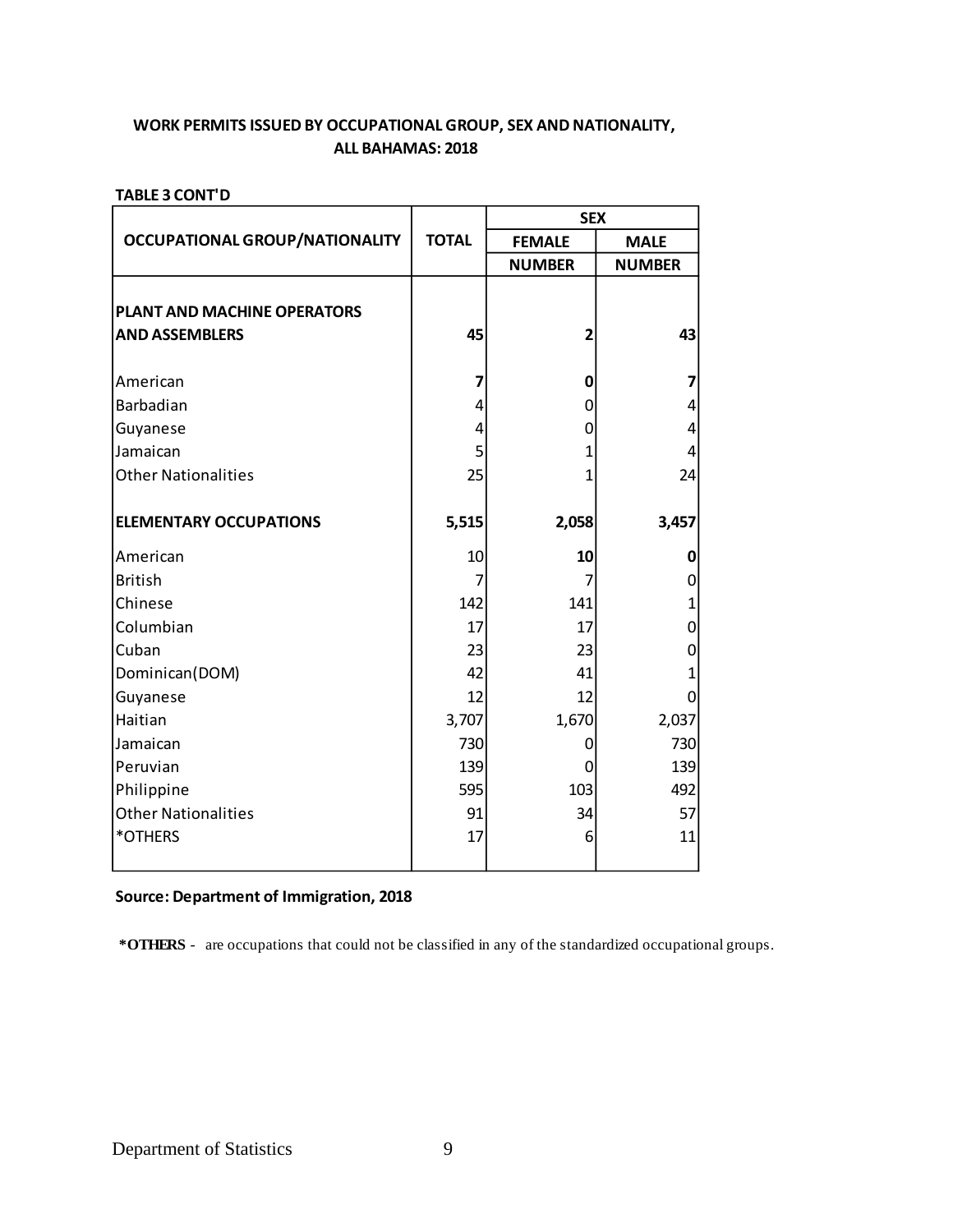## **WORK PERMITS ISSUED BY NATIONALITY AND SEX ALL BAHAMAS: 2018**

**TABLE 4**

|                    |              | <b>SEX</b>    |               |
|--------------------|--------------|---------------|---------------|
| <b>NATIONALITY</b> | <b>TOTAL</b> | <b>FEMALE</b> | <b>MALE</b>   |
|                    |              | <b>NUMBER</b> | <b>NUMBER</b> |
| <b>TOTAL</b>       | 10,225       | 3,304         | 6,921         |
|                    |              |               |               |
| American           | 937          | 259           | 678           |
| Argentinian        | 22           | 3             | 19            |
| Australian         | 40           | 17            | 23            |
| Barbadian          | 28           | 14            | 14            |
| <b>Brazilian</b>   | 50           | 12            | 38            |
| <b>British</b>     | 249          | 53            | 196           |
| Canadian           | 239          | 67            | 172           |
| Chilean            | 6            | 3             | 3             |
| Chinese            | 399          | 66            | 333           |
| Columbian          | 116          | 23            | 93            |
| Cuban              | 78           | 43            | 35            |
| Dominican          | 136          | 36            | 100           |
| Dutch              | 18           | 2             | 16            |
| Ecuadorian         | 19           | 4             | 15            |
| French             | 77           | 15            | 62            |
| German             | 27           | 5             | 22            |
| Greek              | 10           | $\pmb{0}$     | 10            |
| Guatemalan         | 23           | 8             | 15            |
| Guyanese           | 103          | 52            | 51            |
| Haitian            | 3,816        | 730           | 3,086         |
| Honduran           | 43           | 4             | 39            |
| Indian             | 179          | 19            | 160           |
| Irish              | 32           | $\,6$         | 26            |
| Israeli            | 20           | $\bf 8$       | 12            |